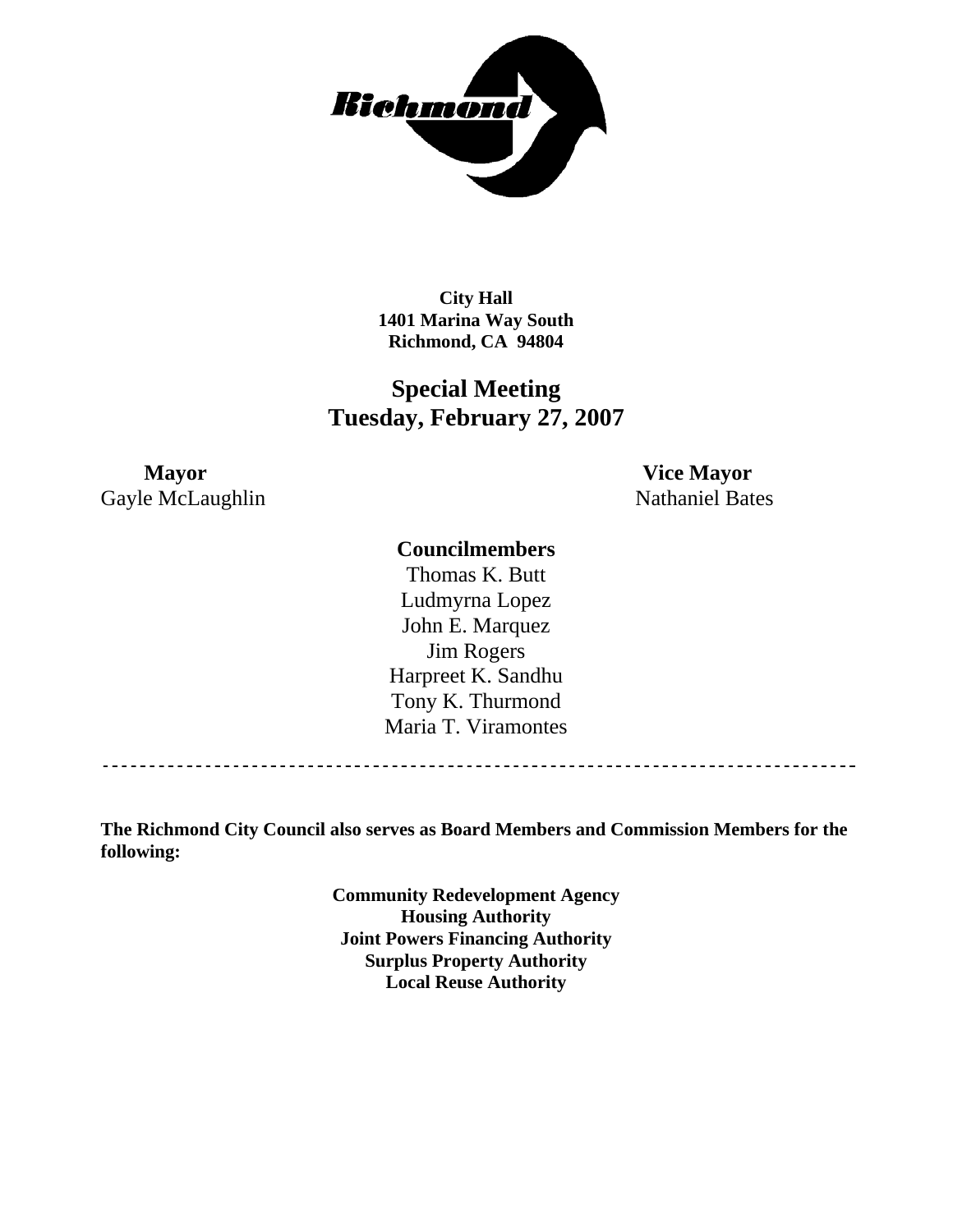# **MEETING PROCEDURES**

The City of Richmond encourages community participation at its City Council meetings and has established procedures that are intended to accommodate public input in a timely and time-sensitive way. As a courtesy to all members of the public who wish to participate in City Council meetings, please observe the following procedures:

**PUBLIC COMMENT ON AGENDA ITEMS:** Anyone who desires to address the City Council on items appearing on the agenda must complete and file a pink speaker's card with the City Clerk **prior** to the City Council's consideration of the item. Once the City Clerk has announced the item and discussion has commenced, no person shall be permitted to speak on the item other than those persons who have submitted their names to the City Clerk. Your name will be called when the item is announced for discussion. **Each speaker will be allowed TWO (2) MINUTES to address the City Council on NON-PUBLIC HEARING items listed on the agenda.** 

#### **SPEAKERS ARE REQUESTED TO OCCUPY THE RESERVED SEATS IN THE FRONT ROW BEHIND THE SPEAKER'S PODIUM AS THEIR NAME IS ANNOUNCED BY THE CITY CLERK.**

*The City Council's adopted Rules of Procedure recognize that debate on policy is healthy; debate on personalities is not. The Chairperson has the right and obligation to cut off discussion that is too personal, too loud, or too crude.* 

**\*\*\*\*\*\*\*\*\*\*\*\*\*\*\*\*\*\*\*\*\*\*\*\*\*\*\*\*\*\*\*\*\*\*\*\*\*\*\*\*\*\*\*\*\*\*\*\*\*\*\*\*\*\*\*\*\*\***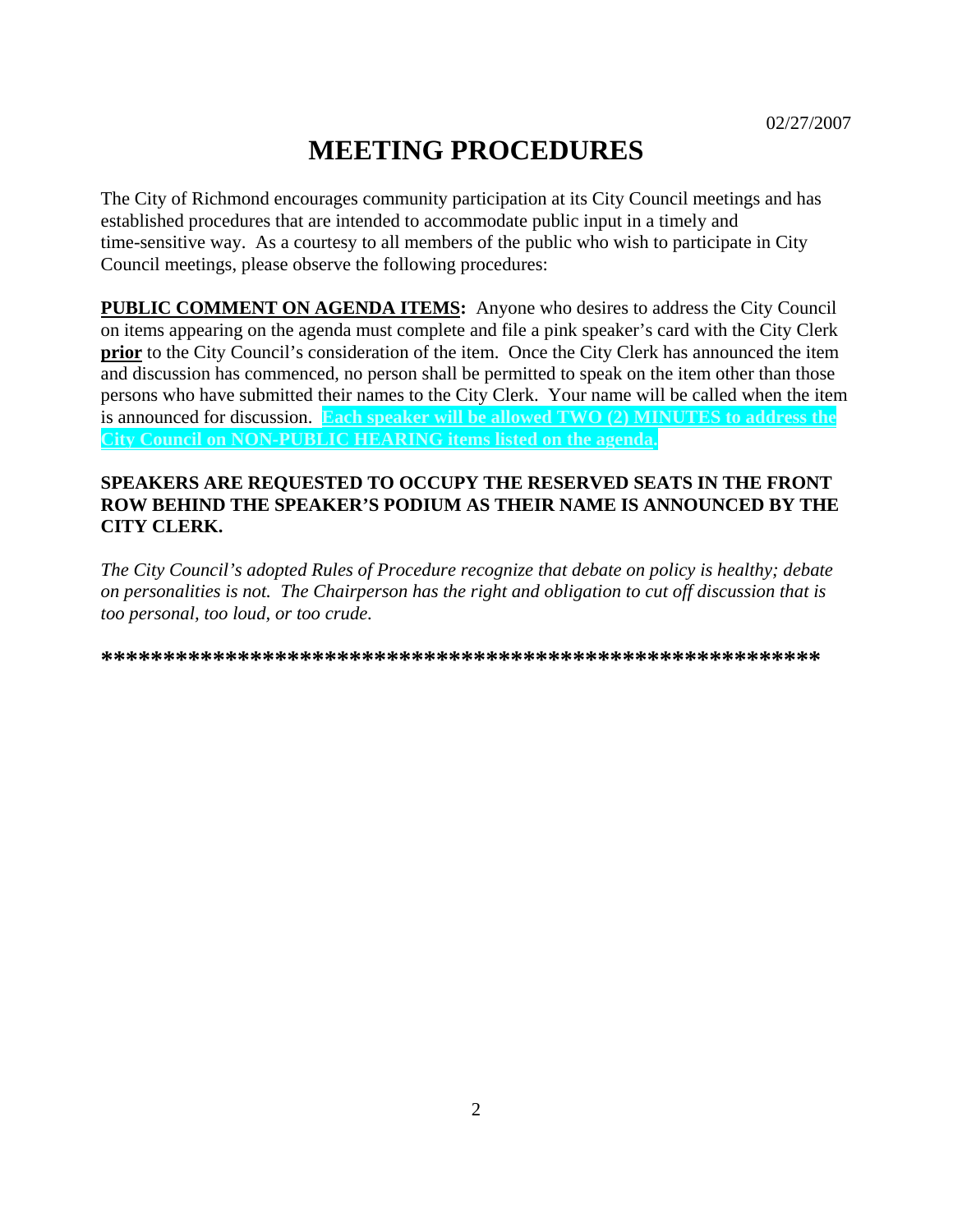02/27/2007

### **EVENING OPEN SESSIONS**

5:30 p.m.

# **A. ROLL CALL**

# **B. PUBLIC COMMENT ON CLOSED SESSION ITEMS**

### **C. ADJOURN TO CLOSED SESSION**

#### **CLOSED SESSION**

Shimada Room of City Hall

# **A. CITY COUNCIL**

**A-1. CONFERENCE WITH LEGAL COUNSEL – ANTICIPATED LITIGATION Significant exposure to litigation pursuant to Subdivision (b) of Government Code Section 54956.9:** 

 **One Case** 

**A-2. PUBLIC EMPLOYEE PERFORMANCE EVALUATION (Government Code Section 54957.6)** 

 **Title: City Attorney** 

**\*\*\*\*\*\*\*\*\*\*\*\*\*\*\*\*\*\*\*\*\*\*\*\*\*\*\*\*\*\*\*\*\*\*\*\*\*\*\*\*\*\*\*\*\*\*\*\*\*\*\*\*\*\*\*\*\*\*\*\*\*\*\*\*\*\*\*\***

**\***